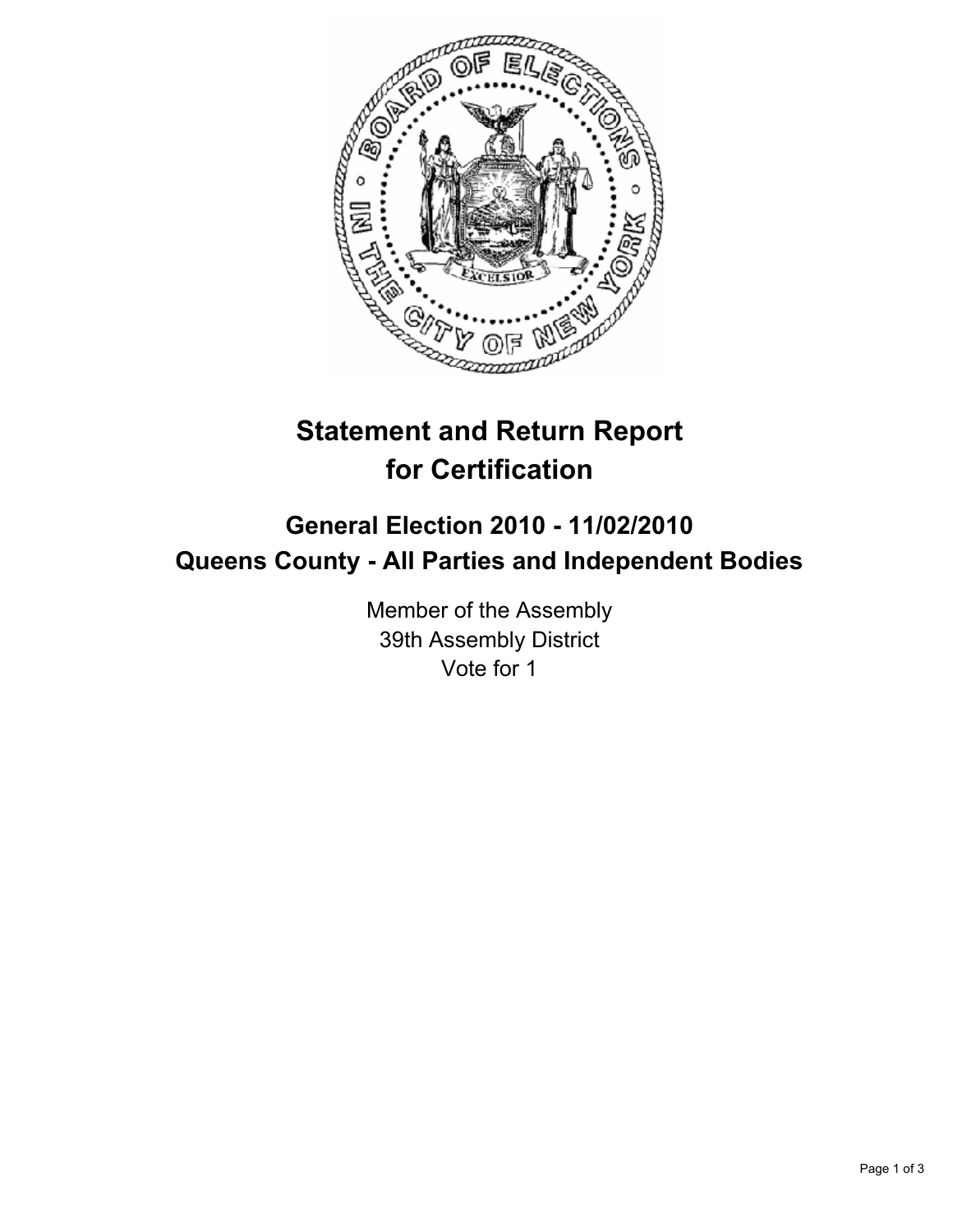

## **Assembly District 39**

| <b>PUBLIC COUNTER</b>               | 9,918          |
|-------------------------------------|----------------|
| <b>EMERGENCY</b>                    | 3              |
| ABSENTEE/MILITARY                   | 125            |
| <b>AFFIDAVIT</b>                    | 123            |
| <b>Total Ballots</b>                | 10,237         |
| FRANCISCO P MOYA (DEMOCRATIC)       | 7,086          |
| FRANCISCO P MOYA (WORKING FAMILIES) | 760            |
| AMY GOODMAN (WRITE-IN)              | 1              |
| <b>ANTHONY SALIATOR (WRITE-IN)</b>  | $\mathbf 1$    |
| BRYAN PUFOLKES (WRITE-IN)           | $\mathbf{1}$   |
| DON IMUS (WRITE-IN)                 | $\mathbf 1$    |
| HOMER SIMPSON (WRITE-IN)            | $\mathbf{1}$   |
| HUMBERTO SUAREZ MOTO (WRITE-IN)     | $\overline{7}$ |
| <b>JAMES CORNGO (WRITE-IN)</b>      | $\mathbf{1}$   |
| LASSIE (WRITE-IN)                   | $\mathbf{1}$   |
| LAWRENCE ENG (WRITE-IN)             | 1              |
| LINCOLN E. BLACK III (WRITE-IN)     | 1              |
| MICKEY MOUSE (WRITE-IN)             | 1              |
| NO NAME (WRITE-IN)                  | 13             |
| RICHARD LA SALLE (WRITE-IN)         | 1              |
| SCUM (WRITE-IN)                     | 1              |
| STEVE KIM (WRITE-IN)                | 1              |
| VIRGIL CANNATELLA (WRITE-IN)        | 1              |
| <b>Total Votes</b>                  | 7,880          |
| Unrecorded                          | 2,357          |